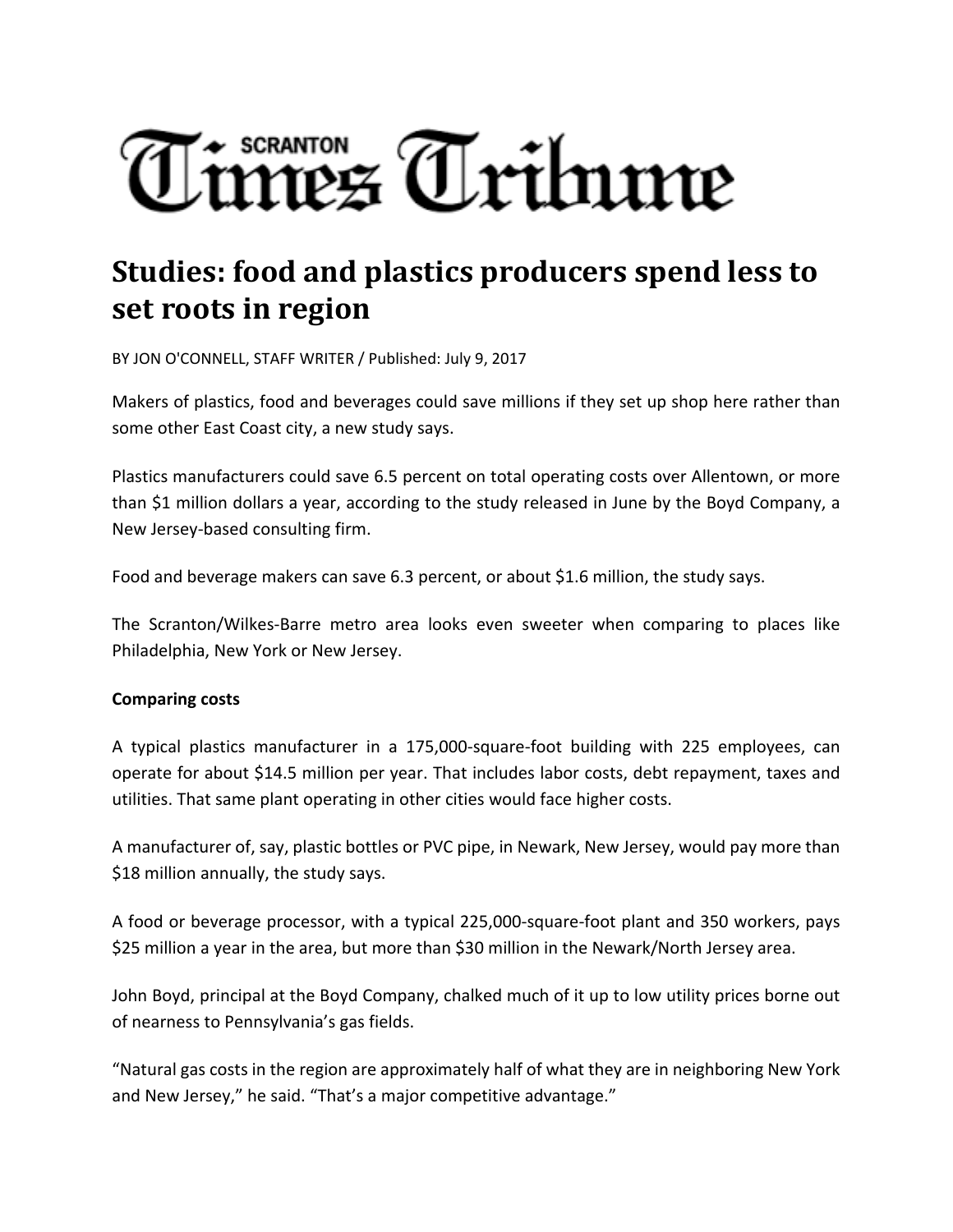## The cost of doing business

#### **Cost breakdown for** food/beverage makers

For a typical 225,000-squarefoot food or beverage plant with 350 workers.

### **Cost breakdown for** plastics manufacturers

For a typical 175,000-squarefoot plastics manufacturing plant with 225 workers.



## **Total annual costs for competing areas**

| rood/beverage makers          |              |
|-------------------------------|--------------|
| Long Island                   | \$31,638,536 |
| Newark/North Jersey           | \$30,341,466 |
| Boston                        | \$29,509,537 |
| Poughkeepsie/Hudson Valley    | \$29,421,140 |
| Philadelphia                  | \$29,249,322 |
| Camden/South Jersey           | \$28,760,328 |
| Baltimore                     | \$27,239,553 |
| Allentown/Bethlehem           | \$26,667,960 |
| Lancaster                     | \$26,335,369 |
| <b>Scranton/Wilkes-Barre</b>  | \$25,000,087 |
| <b>Plastics manufacturers</b> |              |
| Long Island                   | \$18,713,712 |
| White Plains/Westchester      | \$18,621,515 |
| New Brunswick                 | \$18,084,608 |
| Newark                        | \$18,036,921 |
| Philadelphia                  | \$17,024,142 |
| Rochester                     | \$16,109,702 |
| Allentown/Bethlehem           | \$15,452,299 |
| <b>Scranton/Wilkes-Barre</b>  | \$14,448,952 |

 $F = 4.4$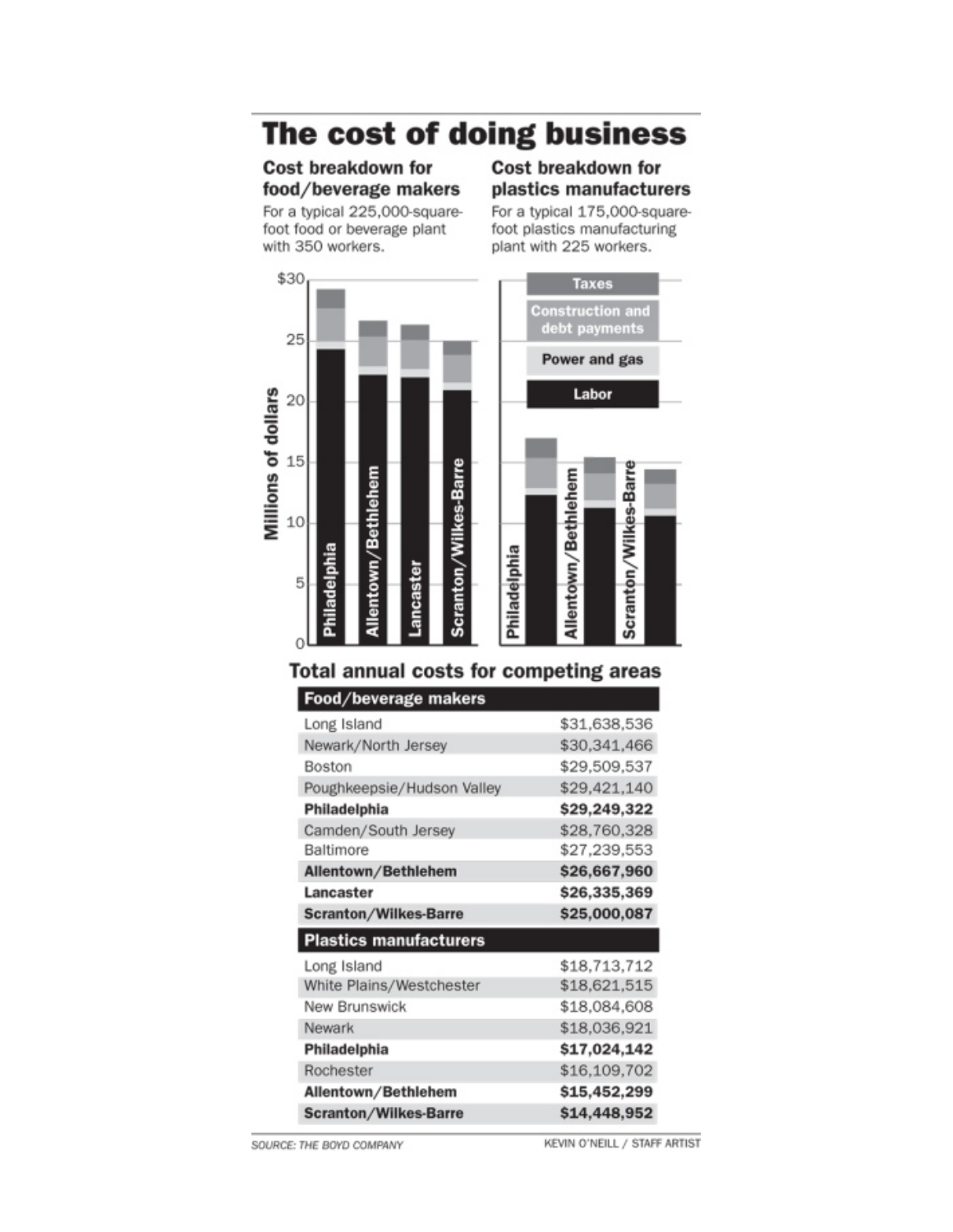#### **Touting workforce**

Penn's Northeast commissioned the study. The nonprofit economic development cooperative in Pittston Twp., works to lure new or growing businesses to Lackawanna, Luzerne, Wayne, Monroe and Schuylkill counties, and parts of Columbia County, touting the region's workforce, access to infrastructure and location.

"These studies reaffirm what we have been saying for years. Companies that are looking to grow their business on the East Coast should be looking at all that our region has to offer," Penn's Northeast President John Augustine said.

The studies follow a previous Boyd study this time last year that said operating costs for a typical food processing plant were \$38.5 million, or \$13 million more than this year's estimates.

The Boyd Company, whose site selection clients include such giants as AT&T, PepsiCo, and Samsung, had embarked on that study on its own, using different figures for plant size and locations. It had also considered 24 regions across the U.S. and Canada.

This time, Augustine said they honed study parameters for the kinds of manufacturers Penn's Northeast wants to build here, and geographic regions that compete in the East Coast market, like Baltimore, Boston and Philadelphia.

"I'm competing against New York, New Jersey and the Lehigh Valley," he said. "And frankly, the Lehigh Valley does it very well."

Augustine has been shopping around the reports, and he's now courting eight companies, two from overseas, to set roots here.

He's barred from sharing their identities because of nondisclosure agreements, he said.

Several firms, like CCL Tube in Hanover Twp., and AEP Industries and i2m, both in Wright Twp., already take raw plastic material, either resin or pellets, and turn it into finished goods.

Major development in Western Pennsylvania could make the whole state more attractive to plastics companies, of which there are thousands, Boyd said.

"Many of them are small, privately held companies that watch the bottom line very closely," he said.